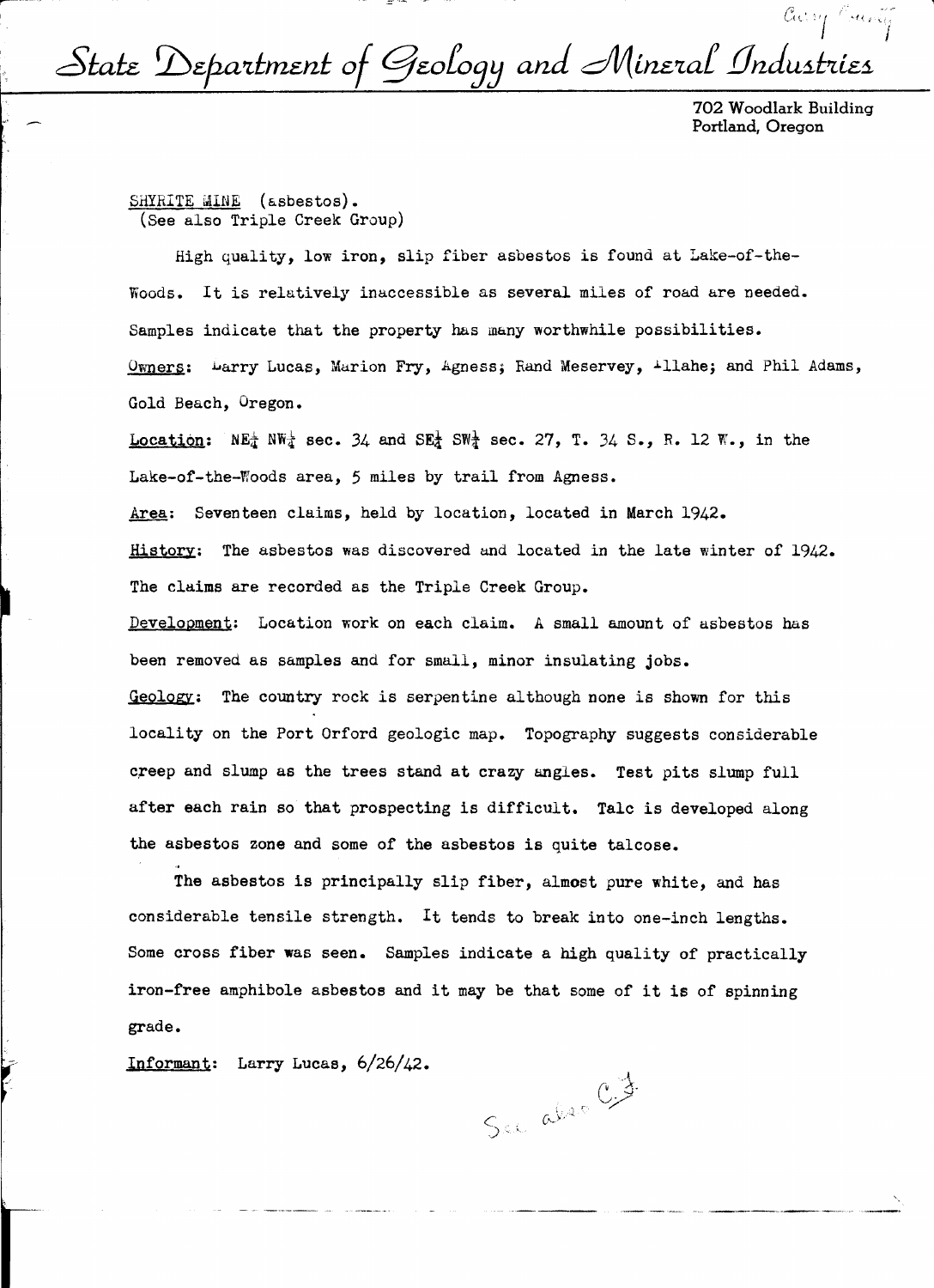State Department of Geology and Mineral Industries

702 Woodlark Building Portland, Oregon

Agness Area

## SHYRITE MINE

"Shyrite" is a nickname that the owners have applied to asbestos in general.

Lusas used some of the asbestos to cover his hot water tank. He washed the fiber. to remove as much talc as possible. The fiber and remaining tale swelled considerably so that 3 double handfuls will swell to fill a washtub. A portion of the water was squeezed out and the damp mass put on the tank. It hardened just like commercial "asbestos" covering and is extremely efficient.

Some one has been feeding Lucas a bunch of wild stories about the value of asbestos, up to \$400 a top in arianary grades. Also on uses and pecularities of the fiber This is unfortunate as Lucas is a very sincere individual.

The property is weether or some investigation and I hope to visit it in the near the ture.

> Ray C. Treasher Field Geologist July 1, 1942.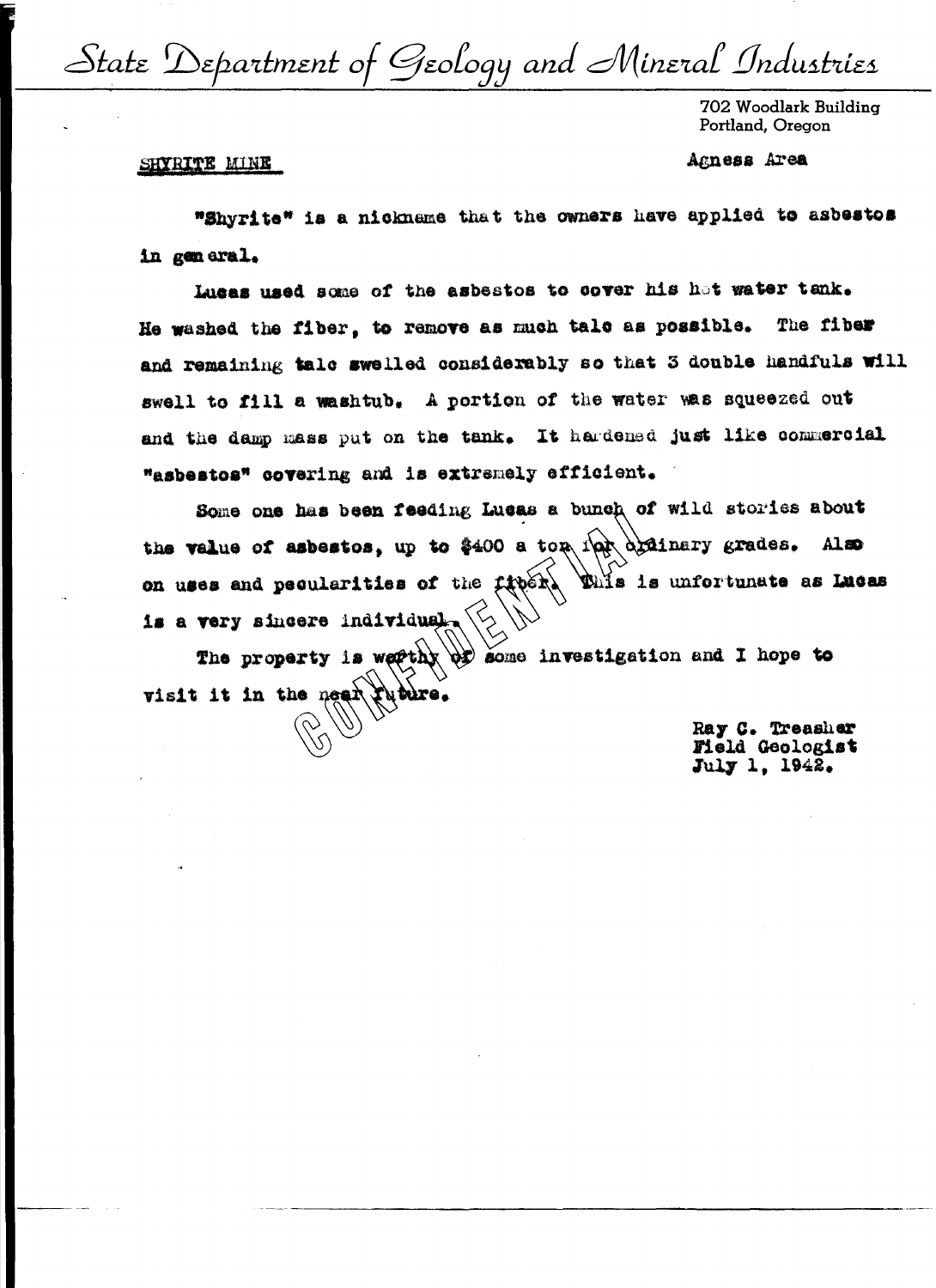## CRIB MINERAL RESOURCES FILE 12

RECORD IDENTIFICATION RECORD ND............ M020046 RECORD TYPE........... XIN INFORMATION SOURCE... 2 MAP CODE NO. OF REC.

## REPORTER

AFFILIATION ..................... DDGMI DATE ............................... 81 04

NAME ............................ FERNS, MARK L. (BROOKS, HOWARD C.)

NAME AND LOCATION SYNONYM NAME................... TRIPLE CREEK GROUP

COUNTRY CODE.................. US COUNTRY NAME: UNITED STATES

STATE CODE............... OR STATE NAME: OREGON

Ognessa

COUNTY.................... CURRY DRAINAGE AREA.............. 17100310 PACIFIC NORTHWEST PHYSIOGRAPHIC PROV. ...... 13 KLAMATH MOUNTAINS LAND CLASSIFICATION ...... 41

QUAD SCALE QUAD NO OR NAME 1: 62500 AGNESS (1954)

LATITUDE LONGITUDE  $42 - 35 - 54N$  $124 - 00 - 25$ 

UTM NORTHING UTM FASTING UTM ZONE ND 4716500 417400  $+10$ 

 $TWP$  ......  $034S$ RANGE.... 011W SECTION.. 27 34 MERIDIAN. WILLAMETTE

ACCURACY DF LOCATION ESTIMATED

COMMODITY INFORMATION COMMODITIES PRESENT............ ASB

> OCCURRENCE(S) OR POTENTIAL PRODUCT(S): POTENTIAL.......